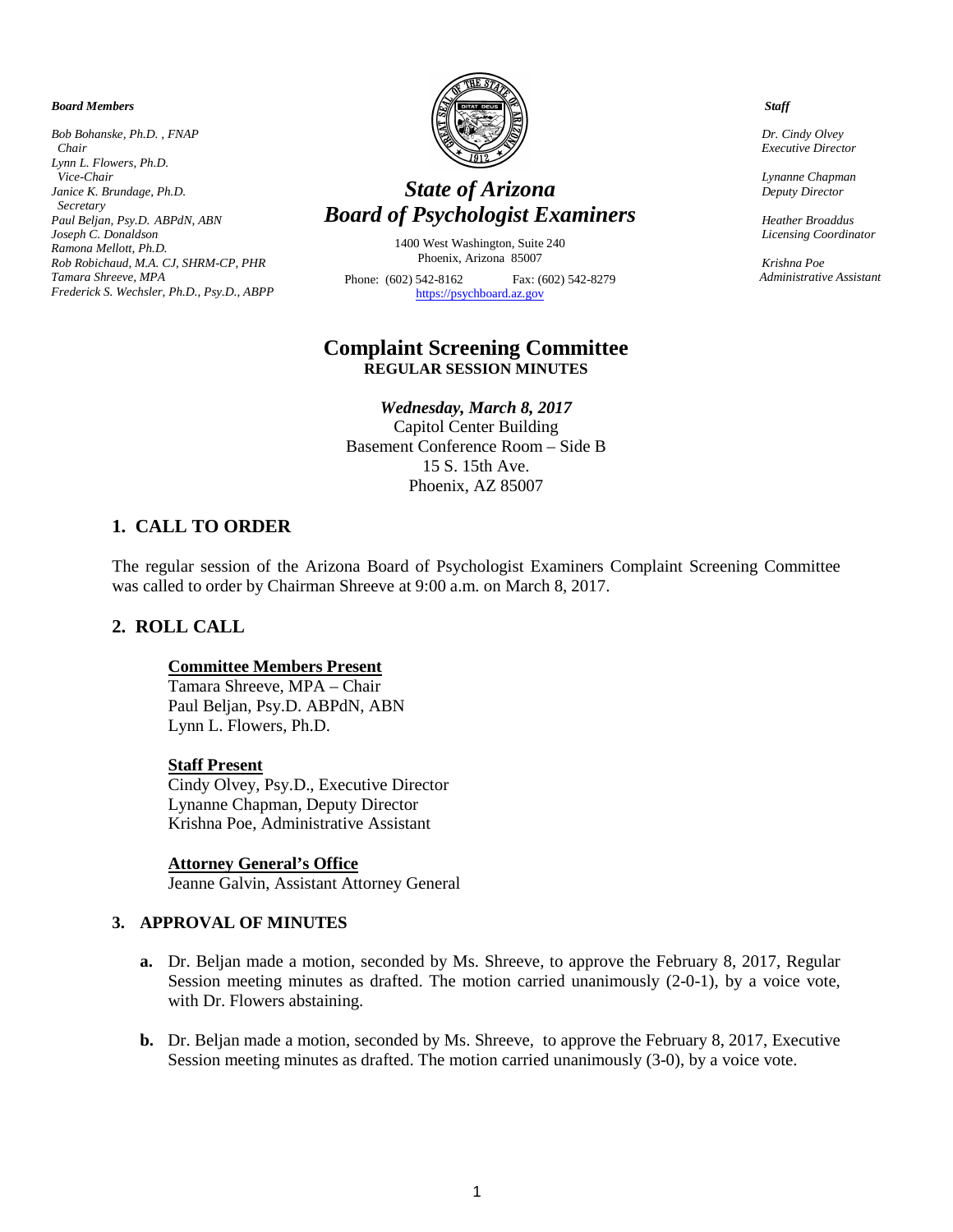# **4. CASE DISCUSSION/DECISION**

### **a. Monika Kos, Ph.D., Complaint No. 15-37**

Dr. Flowers summarized the case, including salient points of the investigation and pertinent records. The Board was the Complainant in this matter. Dr. Kos was not present. As requested during the February 10, 2016, Complaint Screening Committee meeting when this complaint was previously reviewed, Dr. Plank, Dr. Kos' supervisor during the time period in question, was present telephonically. Dr. Plank answered Committee member questions. After deliberation, Dr. Flowers made a motion, seconded by Dr. Beljan, to forward this case to the full Board for possible violations of Arizona Revised Statute ("A.R.S.") §32-2061(15)(c), for possibly making or using statements of a character tending to deceive or mislead; A.R.S. §32-2061(15)(j), for possibly making a fraudulent or untrue statement to the Board or its investigators, staff or consultants; and A.R.S. §32-2061(15)(m), for possibly using fraud, misrepresentation or deception to attempt to obtain a psychology license. The motion carried unanimously (3-0), by a voice vote.

# **b. Andrew Bernstein, Ph.D., Complaint No. 17-01**

Ms. Shreeve summarized the case, including salient points of the investigation and pertinent records. The Complainant was not present. The Licensee was present telephonically. The Licensee's attorney, Natalya Ter-Grigoryan, was present and made a brief statement. Committee members had no questions. After deliberation, Ms. Shreeve made a motion, seconded by Dr. Beljan, to dismiss the complaint upon finding no violation of statute or rule. The motion carried unanimously (3-0), by a voice vote.

# **c. Alysha Teed, Ph.D., Complaint No. 16-35**

Dr. Flowers summarized the case, including salient points of the investigation and pertinent records. Neither the Complainant nor the Licensee was present. Attorney Mark Romaneski, of the Department of Veterans Affairs, was present to represent the Licensee in this matter. Mr. Romaneski made a brief statement. Committee members had no questions. After deliberation, Dr. Flowers made a motion, seconded by Dr. Beljan, to dismiss the complaint upon finding no violation of statute or rule. The motion carried unanimously (3-0), by a voice vote.

### **d. John DiBacco, Ph.D., Complaint No. 16-45**

Ms. Shreeve summarized the case, including salient points of the investigation and pertinent records. The Complainant was not present. The Licensee was present, made a brief statement, and answered Committee member questions. After deliberation, Ms. Shreeve made a motion, seconded by Dr. Beljan, to dismiss the complaint upon finding no violation of statute or rule. The motion carried unanimously (3-0), by a voice vote.

### **e. Benjamin Bushman, Ph.D., Complaint No. 16-44**

Dr. Beljan summarized the case, including salient points of the investigation and pertinent records. The Complainant was not present. The Licensee was present, made a brief statement, and answered Committee member questions. After deliberation, Dr. Beljan made a motion, seconded by Dr. Flowers, to dismiss the complaint upon finding no violation of statute or rule. The motion carried unanimously (3-0), by a voice vote.

# **f. Lauren Dawson, Ph.D., Complaint No. 16-52**

Dr. Beljan summarized the case, including salient points of the investigation and pertinent records. The Licensee was present telephonically. The Complainant was present, made a statement, and answered Committee member questions.